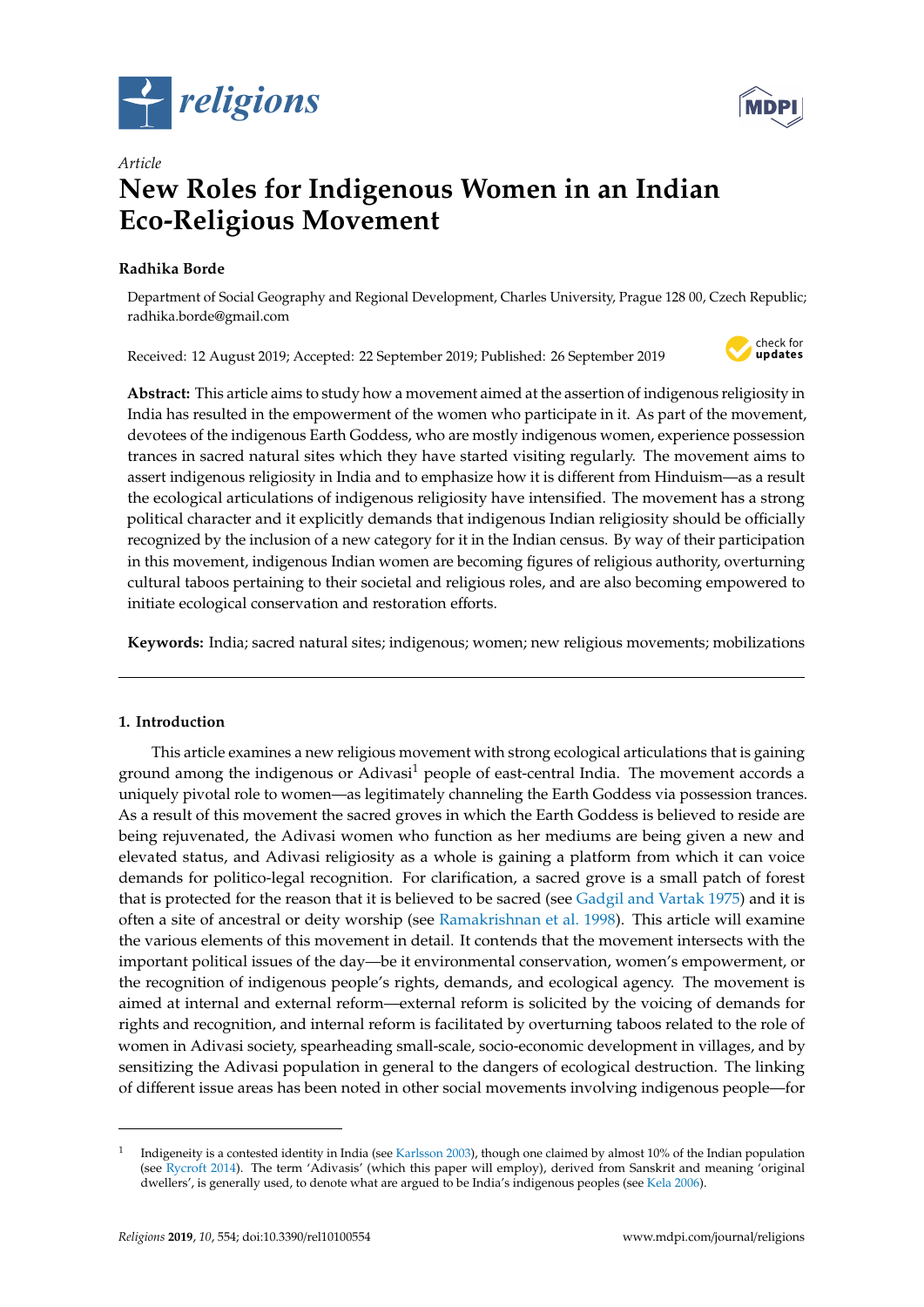example, linkages of this kind are reported to have taken the form of the "'ethnicization of ecological destruction' as well as the 'ecologization of ethnic subordination'" [\(Parajuli](#page-11-2) [1996,](#page-11-2) p. 16). In India, the role of women in environmental conservation movements is well established, and was first legitimized by way of the Chipko Movement in which many rural women famously protected trees from being felled in Himalayan forests (see [Jain](#page-10-3) [1984\)](#page-10-3). However, within Adivasi society, traditionally, political roles for women have been delegitimized, and this has been coupled with a suspicion of women's ethno-botanical knowledge, for the reason that it is understood to be superior to that possessed by men.

The article contends that the legitimization of the new roles for Adivasi women as legitimately channeling the Earth Goddess, and as spearheading an ecological movement, is the result of an act of geographic imagination. It will examine this act of imagination in the context of the emphasis that scholars of Adivasi mobilizations have placed on the application of non-rationalistic interpretative frameworks to arrive at an understanding of Adivasi social movements—for example, in many of the Adivasi peasant insurgencies against British rule, the insurgents expressed that they felt motivated by a God (see [Chaudhuri](#page-10-4) [2010\)](#page-10-4). Ranajit Guha, an important postcolonial studies scholar, cautions against ignoring ways of understanding the self and the world that may not necessarily fit into rational discourse (see [Guha](#page-10-5) [1988\)](#page-10-5).

The fieldwork for the exploration of women's issues in this movement, which combined participant observation and interviews, has been conducted intermittently for over a decade since 2008 primarily in the Indian state of Jharkhand in east-central India—and the article will relate its arguments and empirical findings mostly to this geographical context. It was possible for the researcher to conduct research that spanned such a long period of time for the reason that the researcher grew up in a rural area in the state of Jharkhand and returns to the area on a regular basis. This, as well as the fact that the researcher maintains close contacts with participants in the Sarna Movement, has facilitated the study that this article presents. In every instance of an individual movement participant or supporter being cited, names have been changed, except for those cases in which the speaker held or has sought public office.

# **2. The Power of Geographic Imagination**

Gayatri Spivak, a postcolonial scholar who has studied the processes by which development may create marginalizations, indicts mainstream developmentalism as a cartographic practice resulting in the exclusion of pre-capitalistic and indigenous communities to "make way for more traditional geographic elements of the map and the world today" [\(Spivak](#page-11-3) [1998,](#page-11-3) p. 338). To counter this, what would be needed is a new cartographic practice—one that imagines the geographic elements of the world differently. Spivak's understanding of mainstream developmentalism and the exclusions it perpetuates, is relevant to the situation in Jharkhand as the state was conceived as a homeland for the Adivasi communities of east-central India who claim an indigenous identity and some of whom continue to be oriented towards a subsistence model of economy rather than the production of surplus.

The power of geographic imagination is evinced by several ecological struggles from around the world. In the United States of America, native Americans protested against the geological burial of nuclear wastes at the Yucca Mountain in Nevada, with the explanation that they understood radioactivity to be an 'angry rock': "a spiritual being that has been taken from its home without its permission, used in ways it does not agree with, and is being returned to the land without reducing its anger" (Stoffl[e and Arnold](#page-11-4) [2003,](#page-11-4) p. 235). Another example of how geographic imagination can fuel environmental protest is the struggle of the Columbian U'Wa tribes-peoples against Occidental Petroleum's oil mining project on their territory—they argued that oil was the blood of the Earth which they held sacred. Consequently, mining the Earth for its blood would be a violation of the deity which they venerated (see [Martinez-Alier](#page-11-5) [2004;](#page-11-5) [Arenas](#page-10-6) [2007\)](#page-10-6). It is interesting to note that these acts of geographic imagining that oppose mainstream developmentalism, do not just imagine the Earth alternatively, they also make use of an alternative rationality while doing so. Such a strategy has in fact been recommended by the theorist Jean Baudrillard. According to him, the solution to the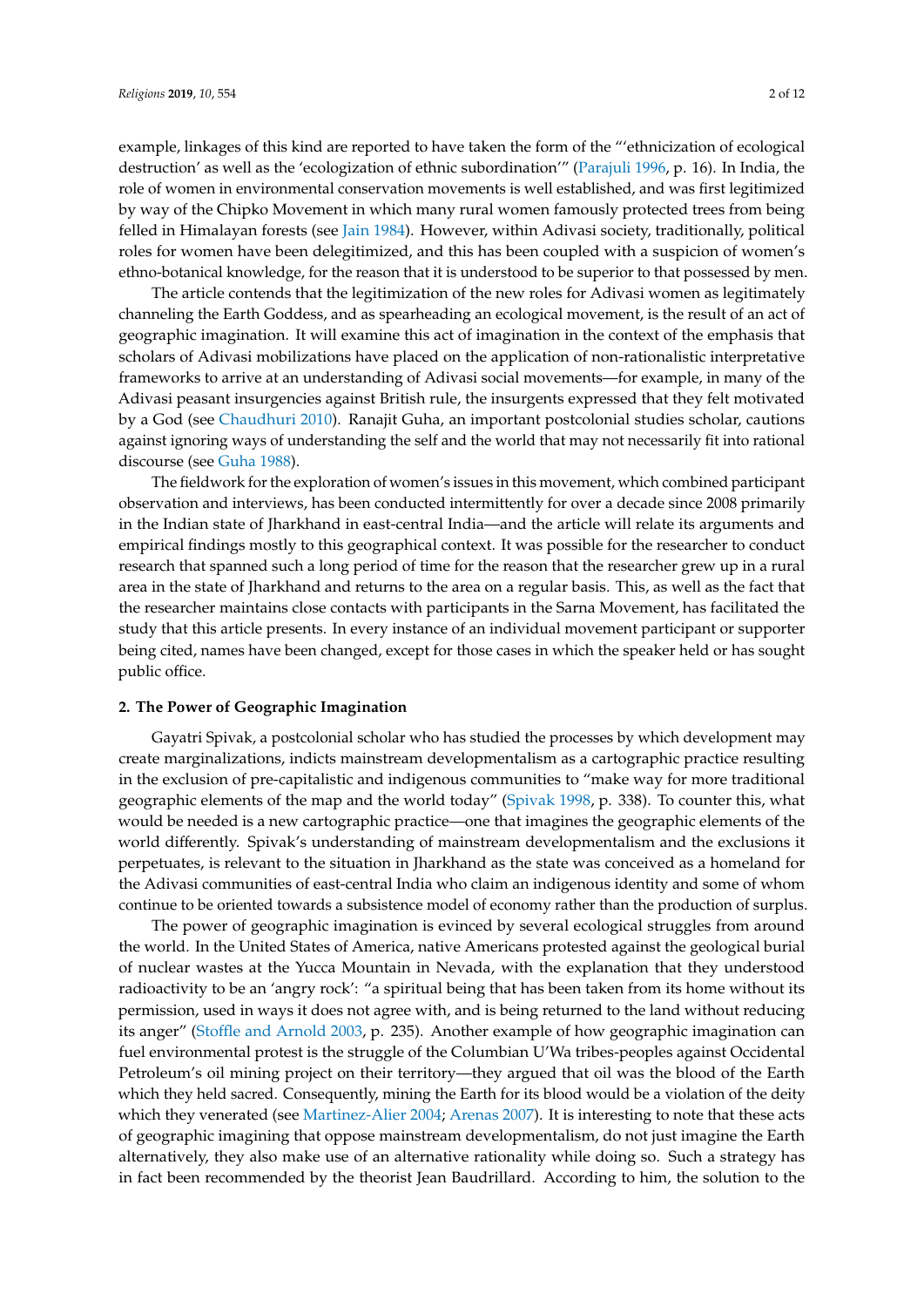problems caused by mainstream development is to make use of non-rationality and the imagination to posit critiques and alternatives, till a point where a breakdown in mainstream thinking is achieved (see [Coulter](#page-10-7) [2004\)](#page-10-7).

The power of geographic imagination does not stop at its capacity to inspire protest—it has been the basis for high-level environmental policy reforms in several states as well as at the global level. At the state level, two such examples would be the enshrinement of the rights of Nature in the Ecuadorian constitution in 2008 and the passage of the 'Law for the Defense of Mother Earth' by the Bolivian government in December 2010. The championing of eco-centric rights by the Ecuadorian constitution is an affirmation of the importance of 'Buen Vivir', a Spanish term that can be translated as 'a good way of living' and which is based on the eco-communitarian cosmovision of the Andean indigenous peoples. The president of Ecuador's Constituent Assembly, Alberto Acosta, is reported to have stated, in relation to the inclusion of the concept of Buen Vivir in the constitution, that "only by imagining other worlds will this one be changed"<sup>2</sup>. In fact, postcolonial scholar Gayatri Spivak has also advocated a reimagination of the planet. According to her the challenge of the Anthropocene requires a new planetary consciousness—this would be an act of radical imagination, requiring humans to see the Earth the way an alien would, and to see themselves as planetary beings rather than as global agents [\(Spivak](#page-11-6) [2003,](#page-11-6) p. 73).

# *Jharkhand—Conceptualization of the State*

The state of Jharkhand was conceived, by the leaders of the Jharkhand Movement (the movement for the formation of the state of Jharkhand), as a homeland for India's Adivasis and as a place where human relations with the environment could be restructured along ecological lines, in keeping with the express Adivasi understanding that Nature should be accorded primacy in human activities (see [Munda and Mullick](#page-11-7) [2003\)](#page-11-7). This conceptualization was an act of geographic imagination—i.e., it was aspirational and has in fact met with criticism for the reason that it did and does not correspond with lived realities that Adivasis experience (see [Shah](#page-11-8) [2007\)](#page-11-8) and perhaps do not unanimously aspire to. Nevertheless, after the formation of the state of Jharkhand in 2000, many would agree that its ecologically-oriented conceptualization has not manifested in state-level policy reforms that have been implemented to initiate ecological restructuring in a concrete manner. The conceptualization of Jharkhand as ecological does however continue to inspire. Jharkhand is a state that has witnessed undeterred resistance to mining. The slogan Jal-Jangal-Jameen (Water-Forests-Land) which was used to rouse support for the creation of the state of Jharkhand, continues to reverberate in its villages today, as struggles to maintain a sustainable livelihood on its natural resources remain undiminished. The politico-religious movement that this article will go on to describe and discuss, derives from the school of Adivasi ecological conceptualization and political strategizing that the Jharkhand Movement represents.

# **3. The Empowerment of Women in Indian Religions—A Focus on Adivasi Religiosity**

Within Indian religious traditions such as Hinduism, there are numerous examples of women exercising authority as female gurus—these women are often from social backgrounds that would not ordinarily accept a woman in an authoritative role (see [Charpentier](#page-10-8) [2010\)](#page-10-8). In Adivasi society, women occupy an ambivalent position. On the one hand Adivasi women are accorded status—and several examples of this have been documented. For example, as per tradition, which is still in place in some areas, when Mundas go from one village to another, their wives lead them. The knowledge of the admixture of the roots used to brew rice beer, which is a sacred drink, is kept by women, and a woman's ethno-botanical knowledge, particularly as pertaining to healing, is highly valued, and yet simultaneously suspect [\(Mullick](#page-11-9) [2000,](#page-11-9) p. 344). In case of the Saoras, Verrier Elwin describes the

<sup>2</sup> [\(Buen Vivir](#page-10-9) [2018\)](#page-10-9): https://www.rapidtransition.org/stories/[the-rights-of-nature-in-bolivia-and-ecuador](https://www.rapidtransition.org/stories/the-rights-of-nature-in-bolivia-and-ecuador/)/.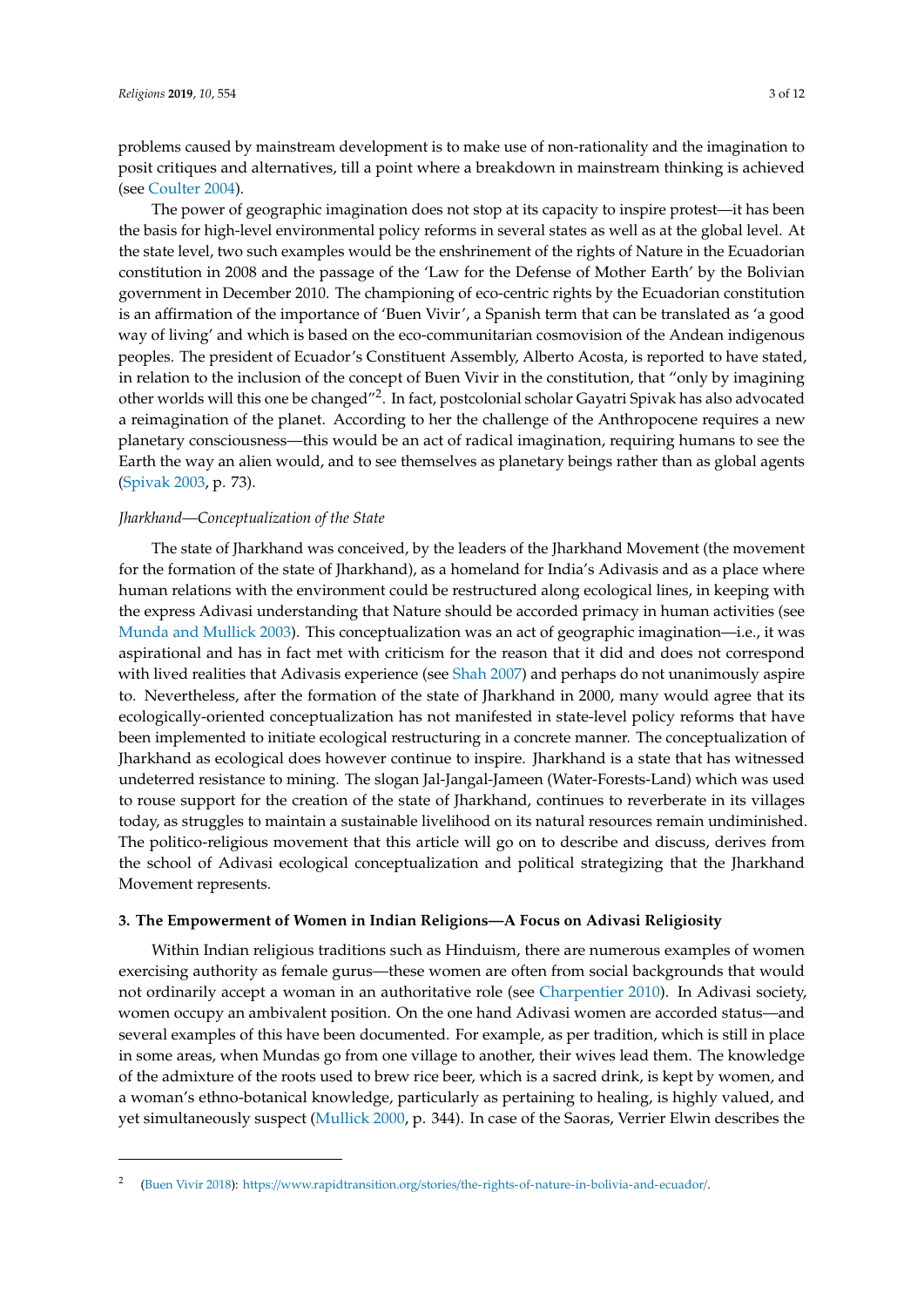legitimized, indeed valued healing role of the female Saora shaman—a role, however, that is prohibited for women by most other Adivasi groups:

. . . it is in the treatment of the sick that the shamanin, or the female shaman finds her greatest scope and fulfilment. Her methods of diagnosis and cure are varied and ingenious—she uses the fan and the lamp, the bow and the sword, handfuls of rice and pots of wine. Now she dances in ecstasy, now lies lost to the world in trance. When she has found the cause of disease or tragedy, she is at infinite pains to heal the wounds; she sucks infection from her patient's body, burns it with flashes of gunpowder, bites and kisses it, massages it to expel the evil, orders the sacrifice of goat or buffalo, speaks healing and consoling words.

[\(Elwin](#page-10-10) [1955,](#page-10-10) p. 148)

At the same time, any discussion of Adivasi women's religiosity cannot be de-linked from the issue of witchcraft beliefs and related accusations that are prevalent in Adivasi society. Belief in witchcraft is currently widespread in Jharkhand—a report suggests that it is as high as 75% in the state's population [\(Sahu](#page-11-10) [2018,](#page-11-10) p. 86). Crimes derived from the belief that a certain woman is a witch are also not uncommon. Jharkhand is reported to have witnessed 414 murders of suspected witches from 2001 to October 2013 [\(Sahu](#page-11-10) [2018,](#page-11-10) p. 85). Addressing the widespread belief in witchcraft among the Adivasis of Jharkhand, Madhuparna Chakraborty has argued that it is derived from the relatively high status that women are accorded in Adivasi society, and that in relation to women, belief in witchcraft is an "acknowledgement of their power and a reflection on the fundamental illegitimacy of that power" [\(Chakraborty](#page-10-11) [2014,](#page-10-11) p. 81). She goes on to argue that Adivasi culture, with a particular emphasis on Oraon society, evinces a firm belief in the dichotomy between black and white magic—witchcraft is associated with black magic, whereas white magic is associated with shamanism. Nevertheless, practitioners of white magic, i.e., shamans, are understood to be exclusively male (see [Chakraborty](#page-10-11) [2014\)](#page-10-11). According to Samar Bosu Mullick, belief in witchcraft is derived from a fear of the female principle. He also argues that belief in witchcraft is a new phenomenon in Adivasi societies and that it is derived from Hinduized ideas of female spiritual power, overlaid with a fear of this very same power (see [Mullick](#page-11-9) [2000\)](#page-11-9). A Santhal folktale describes a gendered spiritual contest, whereby knowledge of witchcraft was supposed to have been transmitted from the Adivasi supreme being to men, but by way of trickery women managed to learn it instead (see [Bodding](#page-10-12) [1948\)](#page-10-12). W. G. Archer described how Santhal women were excluded from the sacred grove (jaher than) and were prohibited from being present when sacrifices were offered there (see [Archer](#page-10-13) [1974\)](#page-10-13)—this is still the case today in several Adivasi groups, as per orthodox norms [\(Mullick](#page-11-9) [2000,](#page-11-9) p. 353).

The widespread perception of witchcraft in Jharkhand is particularly striking in the context of the Adivasi religious-political movement which this article will go on to describe. By their participation in this movement, Adivasi women overturn many of the taboos instituted to exclude women from an active religious/spiritual role—ordinarily this would have earned them charges of witchcraft (see [Mullick](#page-11-9) [2000\)](#page-11-9). Furthermore, the women who participate in the movement are outspoken, as Adivasi women who are branded as witches are reported to be (see [Skaria](#page-11-11) [1997\)](#page-11-11). In fact, an important aim of this movement seems to be a facilitation of this outspokenness. In relation to the movement, many of the participating women function as shamanesses—a role that is prohibited for women among all Adivasi groups except for the Saoras, Koyas and Kondhs (see [Chakraborty](#page-10-11) [2014\)](#page-10-11). Perhaps most interestingly, they conduct regular worship ceremonies in sacred groves, where, as mentioned earlier, their presence is prohibited, and claim to be possessed by a goddess who is known as Chala Pachcho among the Oraons and Jaher Era among the Santhals. In popular depictions of the goddess in poster art she appears as an old woman wrapped in a white cloth. Finally, this movement is explicitly political and by participating in it as religious authority figures, women are playing a legitimized political role.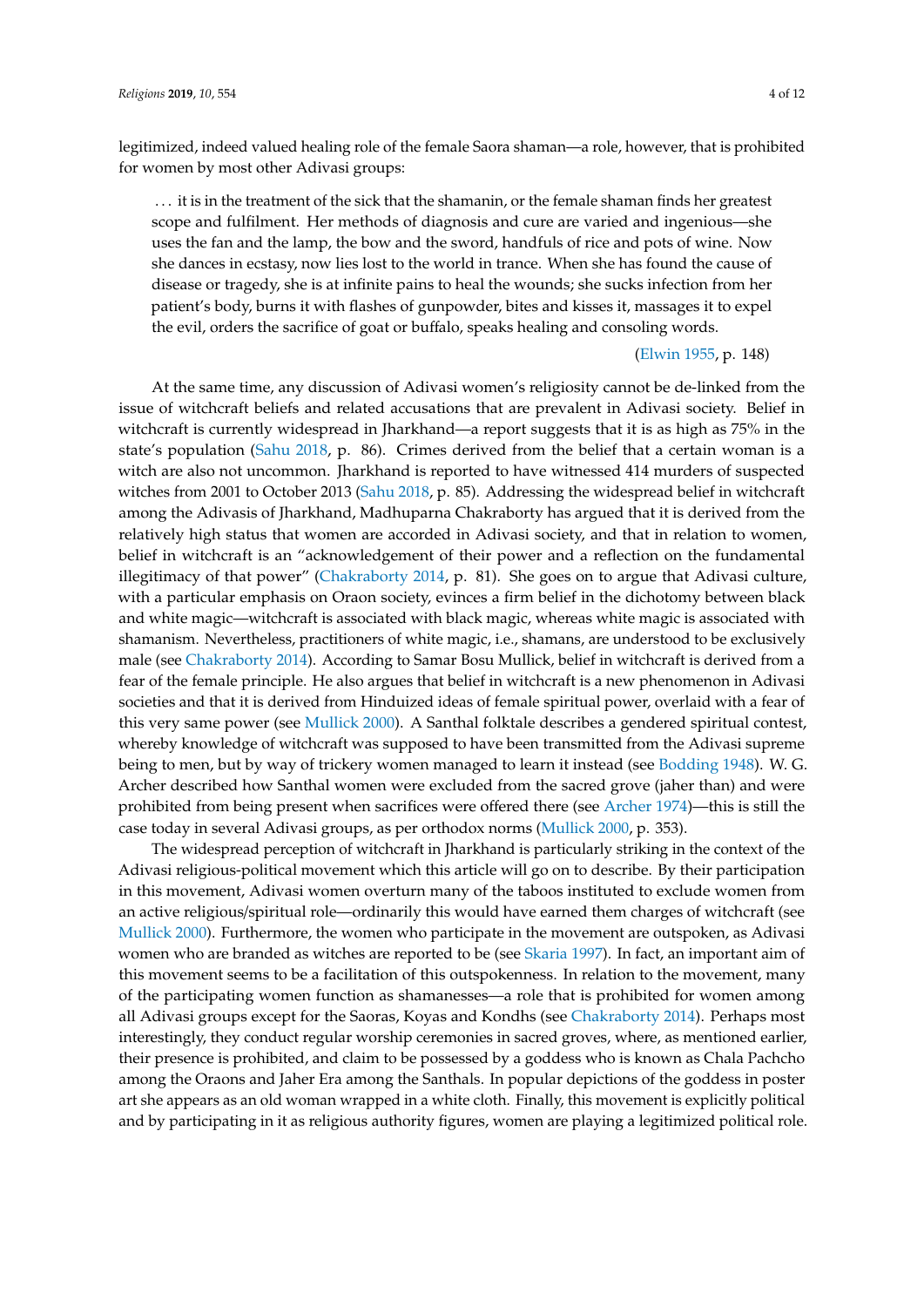### **4. The Sarna Movement**

The movement that this article is concerned with, is known as the Sarna Movement, as since the 1990s, sacred groves, which are known as sarnas by an Adivasi group known as the Oraons, have become the focus of devotional worship by Adivasi women. The movement is strongest in the state of Jharkhand and it is reported to have been initiated by a series of cases of divine possession among Adivasi women (mostly Oraons, but also Mundas). The women would believe themselves to be possessed by the sacred grove goddess, whom they commonly referred to as Sarna Mata. When possessed, these women claimed to experience a trance-like state during which they would be led to sacred groves—in some cases, these were places that the women claimed were forgotten sacred groves which had fallen out of worship. Such sites were subsequently sacralized. While experiencing trances, the women would whirl their heads at high speed or fling their hair from side to side. The worship of sacred groves in connection with experiences of possession by Sarna Mata has taken on the character of an eco-religious movement, and by way of it several sites have been sacralized, have been planted with saplings and have become the weekly focus of the religiosity of Adivasi women (see [Borde and](#page-10-14) [Jackman](#page-10-14) [2010\)](#page-10-14).

The central feature of this movement is a weekly worship ceremony which is conducted on Thursday in the sacred groves. The ceremonies are highly structured and include a prayer and hymns that are sung each time the ceremony is enacted—there are in fact even hymn books in print. Interestingly, the prayer is made to Dharmesh, who is the supreme being according to the Oraons, and is understood to be a sky-God (see [Xaxa](#page-11-12) [1992\)](#page-11-12), as well as to Sarna Mata who is known more traditionally by the Oraons as Chala Pachcho. The rituals also include the circumambulation of a tree (which is usually of the *shorea robusta* species) growing out of a central earthen platform, and the offering of rice grains and incense. It seems that the offerings are made both to Dharmesh and to Sarna Mata. The women also bring pots of water to the sacred grove and pour some of it onto the tree which they circumambulate. The women express that this is a religious-symbolic act and that while enacting it they imagine that they are cooling the Earth in which they understand great heat to have accumulated at the current time (Fieldwork Notes 2008). It seemed that this expression of the heating of the Earth was the women's own understanding of the climate change which they had been witnessing. In the course of the ceremonies, the women also water the saplings which they have planted as part of their efforts at the ecological restoration of the sacred groves. It is interesting to note that in Adivasi society certain trees are considered auspicious while others are seen as being inauspicious. The women make efforts to plant tree saplings such as those of the *shorea robusta* species for the reason that it is considered to be highly auspicious.

It is not uncommon for men to be present at these ceremonies, though they do not have as active a role as the women, apart from playing a drum known as a mandar while hymns are being sung, and participating in the offering of rice grains, incense, etc. However, on some occasions the village priest or pahan may also be present, and when this occurs he leads the principal prayer, and may add a speech/sermon on socio-cultural matters to it. These weekly ceremonies are known as Sarna Prarthana Sabhas. Spontaneous and often mass possession is commonly witnessed during the ceremonies. These usually occur when hymns are being sung. In very rare cases, men are reported to have become possessed—in almost all cases however, it is women who experience possession, and it not uncommon for teenage girls to get possessed as well. While possessed, the women approach the central earthen platform, sometimes on their knees, as they whirl their heads. A range of articulations can be heard to be made by the possessed women, in most cases relating to their own empowerment or the empowerment of women in general. Some of the articulations that have been recorded during fieldwork are presented below:

"Where is my rope? Mother, where is my rope? I have lost my rope!"

"Why do men hate women? If it wasn't for women, how would men be born?"

"Mother, give me wisdom, give me wisdom for my studies!"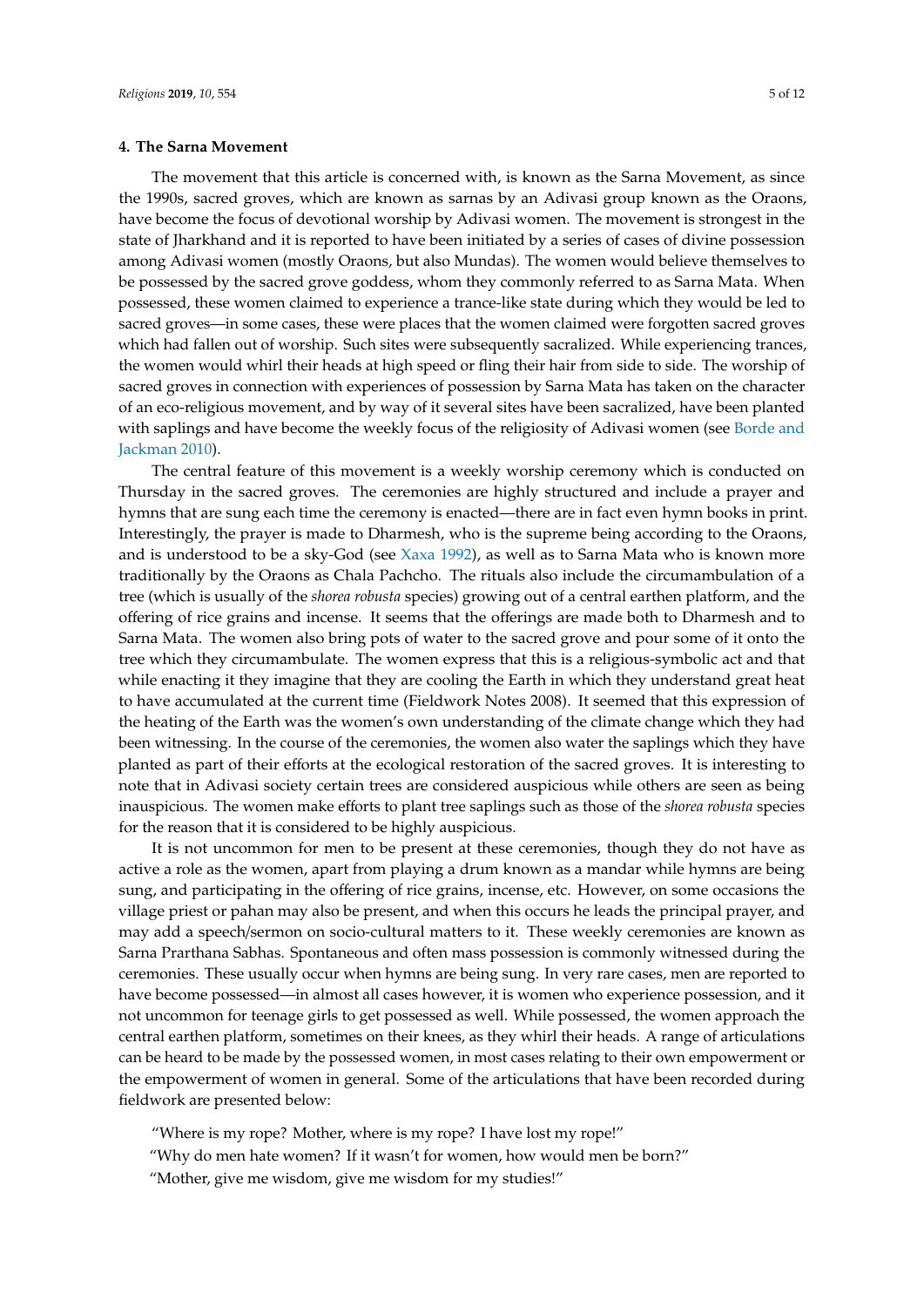"Mother, I have no interest in eating or drinking. No interest in eating or drinking!".

#### (Fieldwork Notes 2008, 2019)

While the possessed women are making these articulations, in most cases while gathered around the tree in the central earthen platform, and sometimes even circumambulating it while on their knees, if a pahan is present, he stands to one side without intervening in the women's possession experiences. If however, the possessions go on for a very long time (roughly more than 15 or 20 minutes on most occasions), the pahan may intervene by instructing the possessed women to come out of their trances by touching their foreheads to the ground—this instruction is always followed, with the desired effect (Fieldwork Notes 2019). On special occasions such as when a new site is being sacralized, or when the women participating in the ceremony have been fasting for long periods of time prior to it (this does occur and in one instance a teenage girl is claimed to have fasted for three weeks), no attempt is made to intervene in the possession trances even when they go on for longer than an hour. Another aspect of this religious movement is the prohibition of alcohol consumption and the promotion of vegetarianism (Fieldwork Notes 2008).

#### *4.1. The Evolution of the Sarna Prarthana Sabhas*

The answer to how the Sarna Prarthana Sabhas have acquired their structure lies in a trend of socio-cultural introspection among Adivasis that can be traced to the post-independence period in India and which was interlinked with Gandhian ideas of politico-religious mobilization. A prominent leader vis-à-vis this trend was Kartik Oraon, a parliamentarian from Jharkhand. He initiated a practice of holding weekly prayer meetings called Parha Prarthana Sabhas at which Adivasis would pray, solve legal disputes and discuss rural development issues—it can be argued that this was not dissimilar to the institution of the Atmiya Sabha which was founded by Raja Ram Mohan Roy in 1815 and was later renamed the Brahmo Samaj [\(Jones](#page-10-15) [1989,](#page-10-15) p. 33), and as such Adivasi assertion movements can trace a legacy (if they would want to) to Hindu revivalist movements of the 19th century. Unlike the Brahmo Samaj, the institution of the Parha Prarthana Samaj did not survive the death of its founder and after Kartik Oraon's death in 1981 the institution became dysfunctional. However, a little over a decade later, when, as mentioned earlier, the spontaneous possession of Adivasi women started occurring, and when this led to the gathering of women in sacred groves, the revival of the institution of the Parha Prarthana Sabha was initiated. The emerging Adivasi political leaders of the time gave the phenomenon of possession by Sarna Mata a new context. They incorporated the experiences of possession by women into the earlier Parha Prarthana Sabha structure and started what is now known as the Sarna Prarthana Sabha. The Sarna Prarthana Sabha is therefore structured along the lines of the older prayer meeting but includes primarily large numbers of Adivasi women as active participants, and legitimizes the women's experiences of possession by providing space for it, both literally and metaphorically. Instead of holding the Sarna Prarthana Sabhas in the akhras (meeting grounds) or dumkurias (dormitories) as the Parha Prarthana Sabhas were, they started holding them in sarnas (and sometimes newly instituted ones), in an acknowledgement of the significance of the sites to which the women experiencing possession believed to be led—this was of course, also an acknowledgement of the significance of Adivasi women's religious experiences and of their legitimate religious role (see [Borde](#page-10-16) [2016\)](#page-10-16).

#### *4.2. The Movement for an Adivasi Dharam Code*

The Sarna Movement must be viewed within the context of an important contemporary development within Adivasi society in India which is the demand for a 'Dharam Code' i.e., a religious code in the census that would allow followers of Adivasi religions to claim their religion under a particular name. A code of this kind did exist in Indian censuses that were conducted in colonial times. Followers of Adivasi religiosity were counted in the various censuses from 1871 to 1941 under a separate category that was termed differently from one census to the next—such as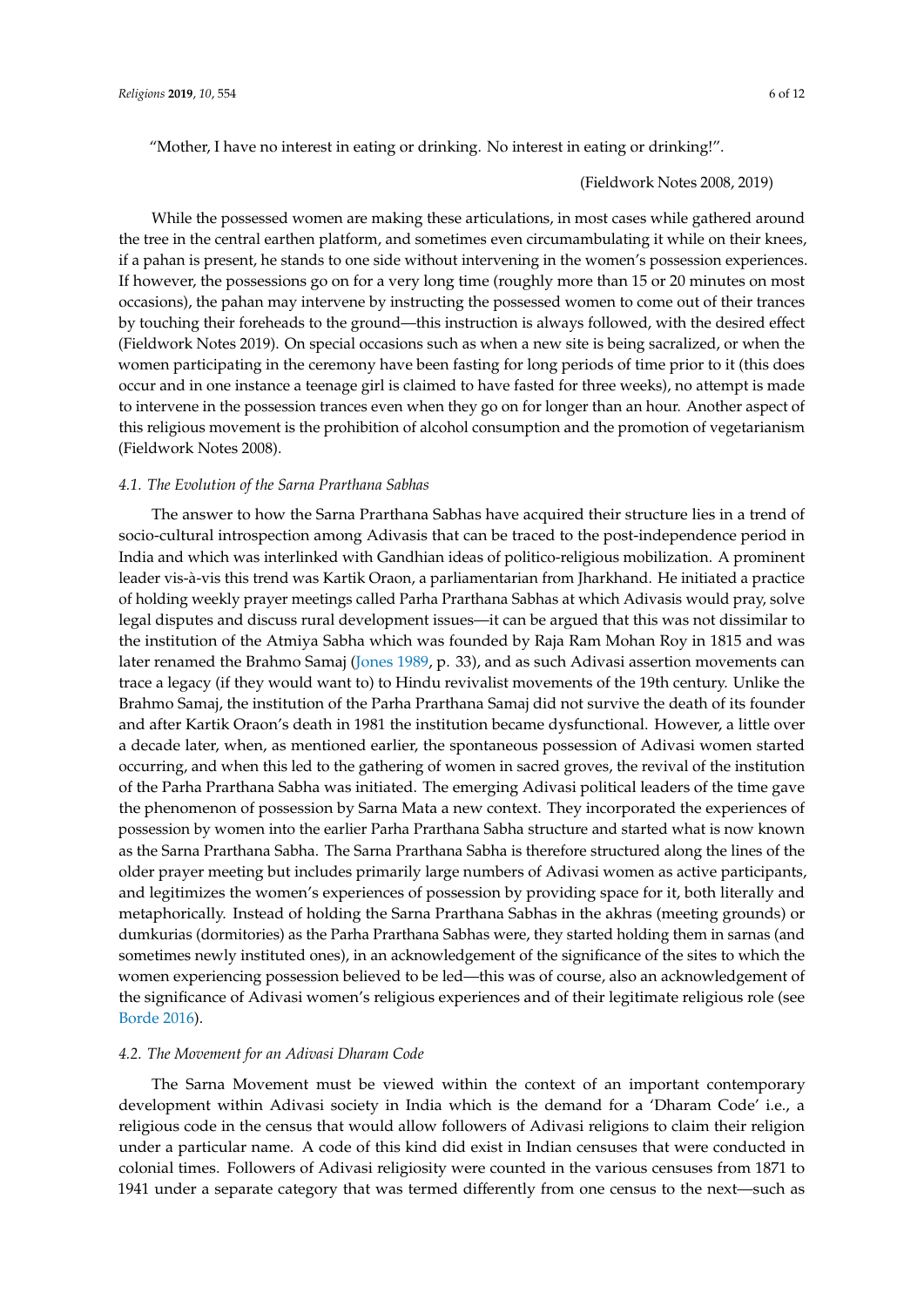'Tribal Religions', 'Animists', or 'Aboriginals'. However, in 1951 the government of independent India dropped the practice of counting the followers of Adivasi religions under a separate category [\(Oddie](#page-11-13) [2016\)](#page-11-13). Since then, Adivasis who want to emphasize that they do not follow Hinduism can choose to be counted under a category known as 'Other religions and persuasions'. In the census of 2011, 7,937,734 people were counted as belonging to this category. Most numerous of the followers of the various religions listed under this category, were the followers of 'Sarna'—4,957,467 people chose to express their affiliation to this religious group [\(Census Data](#page-10-17) [2011\)](#page-10-17). This is not to say that 'Sarna' is being claimed as the official religion of the Adivasis across India. In fact, it is reported that a consensus had been reached vis-à-vis the possible names under which the claim for religious recognition would be made—the three options being 'Prakriti Dharam', 'Adi Dharam', or simply 'Adivasi' (Interviews 2018). In the conceptualization of what the religion of Adivasis is, and how it would be represented, Adivasi leaders have been emphatic on the point that sacred natural sites and their worship are an important aspect of Adivasi religiosity. They have also been emphatic on the point that Adivasis have protected Nature for all Indians and that they should be rewarded for this effort. At a protest in New Delhi aimed at gaining recognition for the distinctiveness of Adivasi religiosity, one Adivasi leader declared that the day there is not a single Adivasi left is the day there will not be anyone else left on planet Earth because it is Adivasis who ensure, by their acts of environmental care, that water and air are preserved for all other human beings (Fieldwork Notes 2019). Adivasi leaders have in fact been keen to emphasize the Nature worship aspects of their religiosity from the inception of political articulations surrounding it. In the mid-fifties, Jaipal Singh Munda, the leader of the movement for the formation of the state of Jharkhand, encouraged Adivasis to stress their spiritual/religious difference from Hinduism by emphasizing its naturalistic and pantheistic elements, coupled with the significance it granted to sacred natural sites.

However, in relation to the new roles that women are finding for themselves in the Sarna Movement it is important to note that to obtain an official recognition of Adivasi religiosity as distinct from Hinduism, the first step is obviously a consolidation of this religiosity and the strengthening of communal expressions of it. With this objective in view, it is easy to see how a sacrificial religiosity that is performed by a religious specialist such as a priest on only a few occasions every year, may be understood to require augmentation. The fact that women had shown themselves, quite spontaneously, to be able and willing to perform the "cultural labor of ritual" which involves time, attention and effort [\(Smith](#page-11-14) [1978,](#page-11-14) p. 88), may have been seized upon as an opportunity to supply the necessary augmentation. Furthermore, Adivasi women have also been actively involved in the ecological restoration of sacred natural sites. In this regard, it is also important to keep in mind the "role of place in the construction of community" (see [Kong](#page-11-15) [2001\)](#page-11-15)—the specificity of the place that has become the locus of Adivasi religiosity must not be ignored. In a climate of political contestation over space for Adivasis (both secular and sacred), in which the slogan Jal-Jangal-Jameen has become synonymous with the assertion of Adivasi rights, it is perhaps not coincidental that patches of protected forest that are claimed as sacred, are playing an increasingly important role in strengthening Adivasi communal life.

## *4.3. The Empowerment of Women in the Sarna Movement*

An important question that still remains is how Adivasi politicians facilitated the participation of women in ceremonies in a sacred space where their presence is traditionally understood to be taboo. Additionally, what are the intersections between the legitimization of Adivasi women's religiosity as expressed in this manner, and the widespread belief among Adivasis that women are capable of witchcraft. Lastly, since this Adivasi religious-political movement is not aimed at the empowerment of Adivasi women per se, the question remains as to what extent it has facilitated the empowerment of Adivasi women. The article will take up each point, one by one.

In relation to the overturning of the taboo related to the presence of women in sarnas, Adivasi leaders use a language that is reminiscent of the introspection that occurred during the Indian independence movement, i.e., of the necessity of purging society of the 'social evils' that have crept into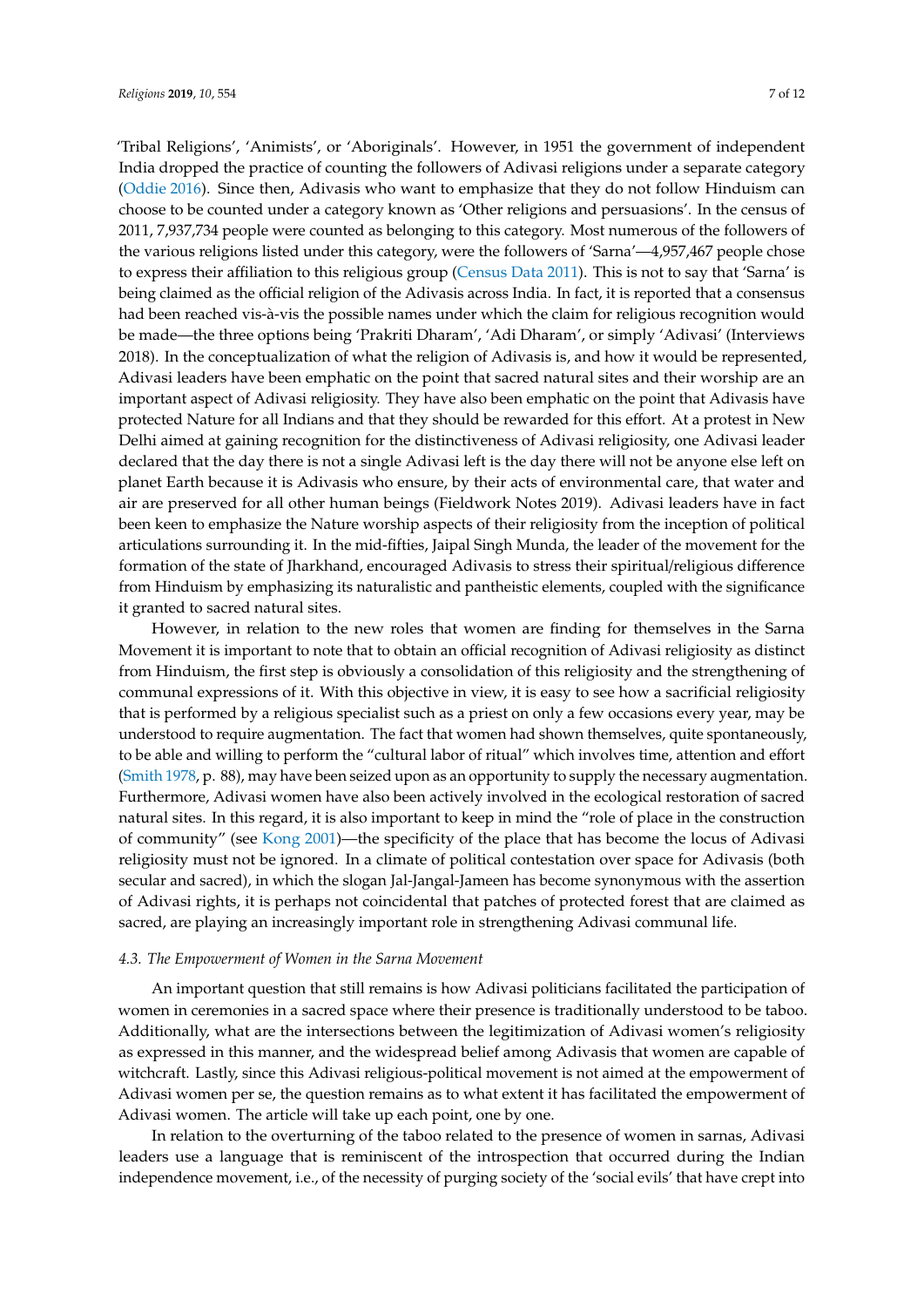it over time. The taboo against the presence of women in sacred groves is constructed as one of these 'social evils' and the active involvement of women in regular worship ceremonies in sacred groves is seen as a return to an original and uncorrupted Adivasi tradition (Fieldwork Notes 2008, 2009).

Adivasi leaders such as Birender Bhagat who instituted the Sarna Prarthana Sabhas do speak out against witchcraft, but not in such a way as to deny its existence (Fieldwork Notes 2008, 2009). What must be remembered is the strong notion that is prevalent among the Oraons, of the dichotomy between black and white magic. It seems that the experiences that Adivasi women are now having in sacred groves are legitimized for the reason that they are seen as being beneficial to society—indeed a form of white magic.

As for the empowerment of women within the Sarna Movement, or the enhancement of their status, it is important to take note of the following points. The Sarna Prarthana Sabhas are held every Thursday morning. As per Adivasi customs, Thursday is significant in its being the one day in the week when it is prohibited to give brides away, plough the land or cut trees. It is considered the day of the Mother. The villages in which Sarna Prarthana Sabhas are held regularly have also instituted Sarna Prarthana Samitis. These are bodies with formally elected members and heads. These Samitis have initiated several community welfare projects, including agricultural development, cottage industry development, the installation of common stoves and a successful mushroom cultivation program. Many of these welfare projects target women specifically, and indeed Adivasi women have added to their incomes by participating in these projects (Fieldwork Notes 2008). Moreover, the Sarna Movement's stance against the consumption of alcohol has implications vis-à-vis reduction of the domestic violence that Adivasi women suffer. In fact, if one of the women known to the Sarna Movement participants is reported have been beaten by a male family member, large numbers of the women gather outside that particular house and publicly and collectively shame the offender. Several of the young women who participate in the Sarna Movement have been encouraged and supported by their older counterparts to enroll for university degree programs (Fieldwork Notes 2008)—one Adivasi woman was emphatic that girls needed to 'go ahead' (Rajmuni Toppo, April 2008).

However, perhaps the most significant contribution that Sarna Prarthana Sabhas have made towards the empowerment of women is the conferral of authority onto them. Women and teenage girls have expressed this in terms of the manifestation of Sarna Mata's power. They believe that when the goddess possesses them, they are able to address public gatherings and speak at length on topics they had not known they would be able to—and these speech acts are legitimized. It is certainly true that some of the women and girls who participate in the Sarna Prarthana Sabhas are later able to speak with eloquence and confidence. This was perhaps most evident at a dharna or sit-in protest that had been organized in New Delhi in February 2019. The dharna was aimed at rousing support for the official recognition of Adivasi religiosity by the Indian government. Adivasi representatives from many states were present and speeches were made by Adivasi women from Jharkhand—and these women played a prominent role at this high visibility event (Fieldwork Notes 2019). Many of these speeches contained strong political assertions, and Phulmani Oraon (name changed), a young Oraon woman from Jharkhand, speaking from a lectern on a dais, even threatened the Indian government with serious consequences if it risked denying the official recognition of Adivasi religiosity—"if they do that then they will learn that it is blood and not water that flows in our veins" (Phulmani Oraon, March 2019). She went on to state that Adivasis were no longer suppressed. That they had the means to travel to New Delhi to show their strength to the Indian government. Another young Adivasi woman from Jharkhand asserted that Adivasis would boycott the next election and the next census if their demands were not met (Fieldwork Notes 2019). For outspoken women, who overturn taboos and enact roles of religious and indeed political authority that were earlier denied to them, to be publicly legitimized—this can be seen as a concrete example of the empowerment of women within the Sarna Movement.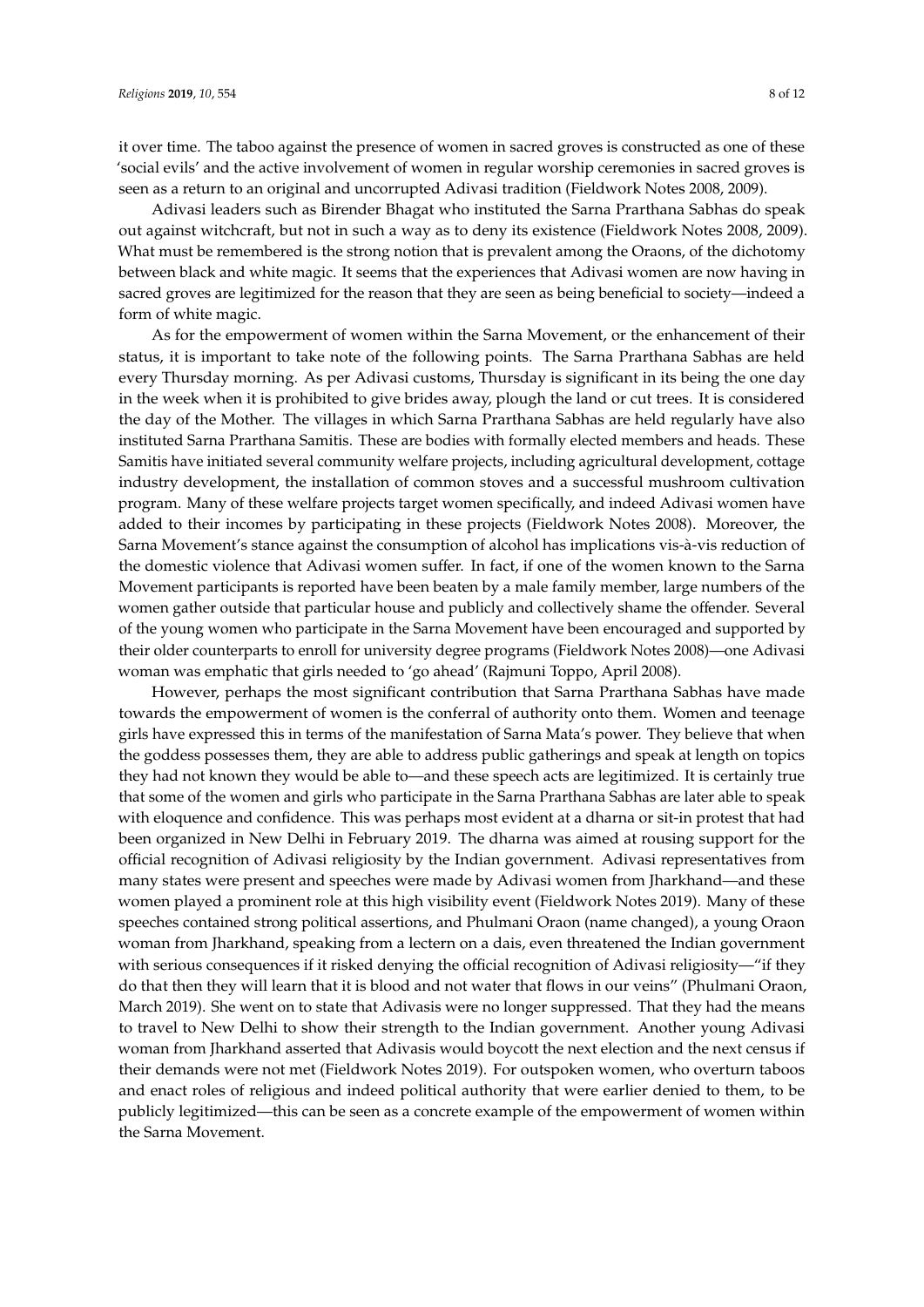## *4.4. Backlash—The Sarna Movement, Sacred Groves and Gendered Conflicts*

An important issue that must not be left unaddressed relates to the backlash provoked by the reworking of tradition on the scale that the Sarna Movement has engaged in. After a speech against the consumption of alcohol, in the village of Boreya in the Kanke block of Ranchi district in Jharkhand, local manufacturers of country liquor decided to put a stop to the Sarna Prarthana Sabhas that were held regularly in the sacred grove in the village—the reason being that the Adivasi leader who made the speech was involved with organizing the ceremonies. The manufacturers initiated this by prohibiting women from entering sacred groves, reinstating the Adivasi taboo against the presence of women in sarnas. The women attending the Sarna Prarthana Sabhas attempted to counter this move and on the 12 November 2009 this led to an outbreak of violence in the area outside the sarna in the village of Boreya. This conflict was situated within a larger political dynamic which is described subsequently.

In 1995, the Bible Society of India published a Bible in Kurukh (the Oraon language)—known as the 'Nemha Bible'. It was reported to contain derogatory references to non-Christian Adivasis and sarnas. These remarks were publicized by Hindutva-influenced activists at a village in the district of Gumla in Jharkhand state in 2008, contemporaneously with the outbreak of violence against Christians in the adjacent state of Odisha. However, in recognition of the imminent crisis, a united front was formed between the Church, the Adivasi Students Union and other Adivasi institutions, after a Catholic cardinal apologized for the remarks in the Nemha Bible, citing errors in translation. Nevertheless, after this was over, some Adivasi leaders saw the act of joining hands with the Church as an unnecessary compromise and broke off from others with whom they had been previously involved in organizing Sarna Prarthana Sabhas, to start a splinter group known as the Sarna Raksha Manch which is reported to be supported by the Rashtriya Swayamsevak Sangh (RSS), a pan-Indian Hindu right-wing organization. The Sarna Raksha Manch is understood to be emphatic on the importance of maintaining orthodox Adivasi traditions including prohibiting the presence of women in sarnas.

The Sarna Raksha Manch is reported to have provoked the violent gendered conflict in the village of Boreya. Women who wanted to enter and worship in the sarna in the village were attacked by men and women who were involved in local liquor businesses—the Sarna Raksha Manch is understood to have co-opted local anxiety provoked by the anti-alcoholism propaganda of the organizers of the Sarna Prarthana Sabhas. The local pahan's (priest's) resentment of the increasing (secular) authority of the women who were attending the Sarna Prarthana Sabhas also played a role. This resentment is understood to be related to the pahan's role in liaising with the Block Office to ensure that village development schemes were being properly implemented. According to the villagers, the pahan was known to be ineffective and as the women who participated in the Sarna Prarthana Sabhas in the village of Boreya started gaining prominence and confidence, they began to circumvent his authority and liaison with the Block Office themselves [\(Borde](#page-10-16) [2016\)](#page-10-16).

# **5. Conclusions**

This article has explored how a new religious-political movement may be facilitating the empowerment of Adivasi women in India, specifically in the state of Jharkhand. It has described how several socio-religious taboos were overturned to allow this to take place. However, it has not explored why Adivasi women started participating in this movement in the first place i.e., why they started experiencing possessions. It is by refraining from doing so that the article demonstrates its alignment with Ranajit Guha's injunctions—the article will not attempt to rationalize the Adivasi women's experiences of possession (see [\(Smith](#page-11-16) [2006\)](#page-11-16) for similar injunctions), rather it will bracket them off, or remove them from consideration, out of respect for the interpretation of these experiences that the Adivasi women themselves have. Nevertheless, it is interesting to note that there has been important scholarly work on the interweaving of eco-political movements and spirit possession (see [Beban and Work](#page-10-18) [2014\)](#page-10-18). David Hardiman's study of the Devi Movement which arose among the Adivasis of the state of Gujarat in the 1920's also documents instances of possession by a goddess and he discusses how this was interwoven with social reform (see [Hardiman](#page-10-19) [1987\)](#page-10-19). The Sarna Movement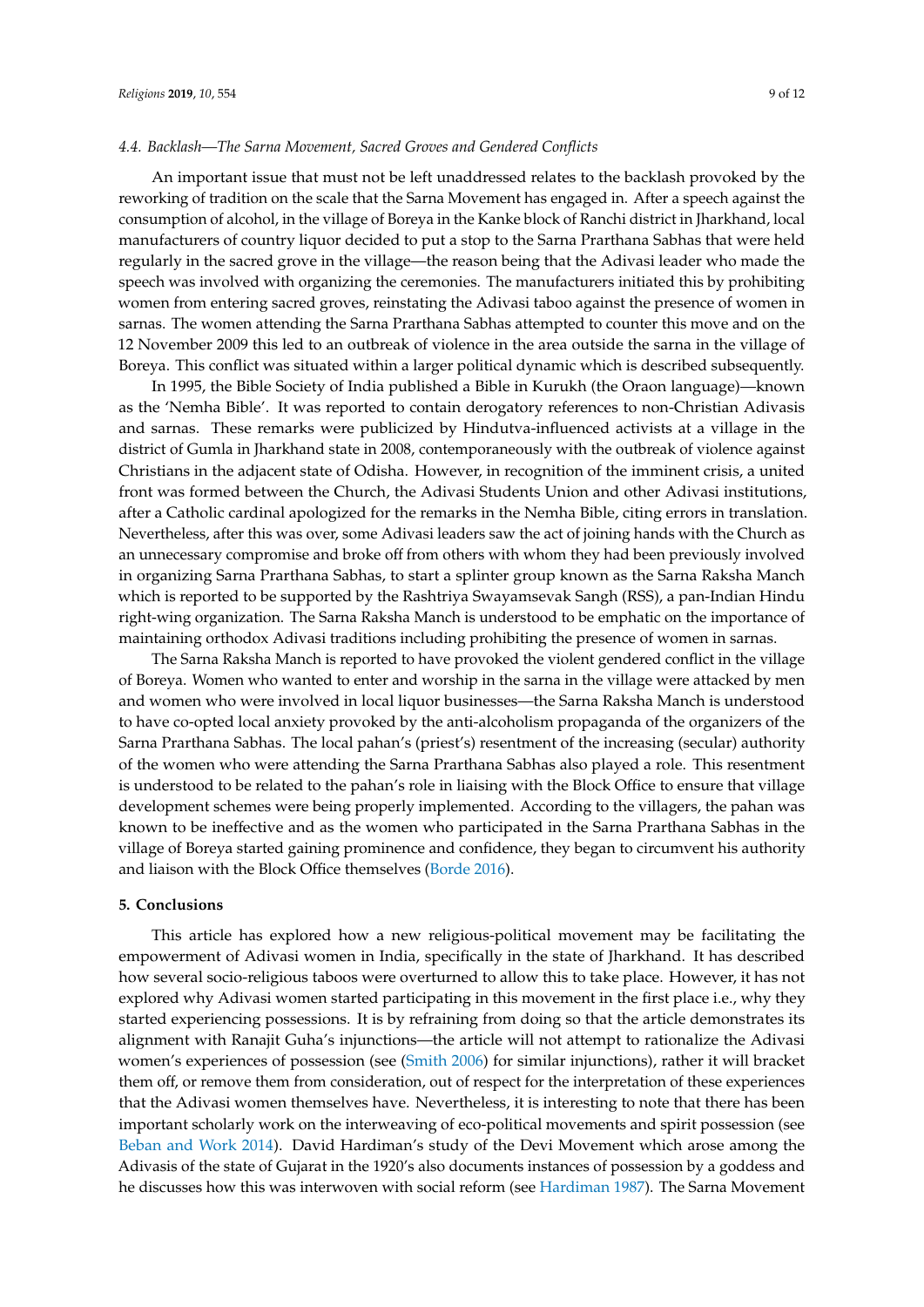gains added significance in light of the widespread belief in witchcraft in Jharkhand, and the historical propensity of Adivasi societies to cleanse witches out of the body politic before a major rebellion or movement (see [Kelkar and Nathan](#page-11-17) [2001\)](#page-11-17).

The article has also described how this religious-political movement is constructing itself along ecological lines. As such, the movement is aligning indigenous religiosity in India with its legitimized, even celebrated, international image. However, it is important to note that scholars have cautioned against an international eco-politics that freezes indigenous peoples as ecologically moral—particularly the self-construction of indigenous peoples in ways that fit into this discourse (see [Grande](#page-10-20) [1999;](#page-10-20) [Conklin](#page-10-21) [1997\)](#page-10-21). It has been argued that an eco-politics such as this offers indigenous peoples ecological rights and agency as incentives for adhering to standards of ecological stewardship that may not in fact be theirs (see [Lindroth and Sinevaara-Niskanen](#page-11-18) [2013\)](#page-11-18). At the same time, scholars argue that these discourses are useful as they provide indigenous groups room for maneuver, as well as a means for articulating and legitimizing their concerns (see [Agrawal](#page-10-22) [1997;](#page-10-22) [Li](#page-11-19) [1996\)](#page-11-19). This is precisely what the participants in the Sarna Movement seem to be doing. According to Alpa Shah, the representation of indigenous people as opposed to modernity and "as representing the core values of the eco-community" is problematic [\(Shah](#page-11-8) [2007,](#page-11-8) p. 1824), as this may not correspond with the realities of Adivasi lives. However, by representing themselves and their religiosity in ecological ways, Adivasis are carving a space for themselves, from which their voices gain legitimacy and strength.

This brings us to question whether the Adivasi women who participate in the Sarna Movement are in fact ecofeminists. The term ecofeminism is one that these women would not be familiar with, and the same can be said for the concept of ecofeminism as it has been theorized. However, the women do act in favor of their empowerment as a collective and do often voice this push for empowerment in gendered terms. The women are also ecologically oriented and are acting in practical terms to protect and nurture the environment. Ecofeminism can be argued to be an amalgamation of agendas and the term is often voiced from an etic perspective. Some strands of ecofeminist thought theorize a psycho-biologistic connection between women and nature—Susan Griffin states: "We are Nature seeing Nature" [\(Gri](#page-10-23)ffin [1978,](#page-10-23) p. 226). Others theorize a connection derived from women's ecological labor and engagement: "We saw that the impact on women of ecological disasters and deterioration was harder than on men, and also, that everywhere, women were the first to protest against environmental destruction" [\(Mies and Shiva](#page-11-20) [1993,](#page-11-20) p. 3). This article contends that the women who participate in the Sarna Movement act as ecofeminists, but without necessarily seeing the linkages between their actions which empower women and those that protect or restore the environment. It is also important to note that their identity as challengers of the status quo (an identity they express pride in claiming) is centered more on their role as activists for an Adivasi cause—that of obtaining official recognition of the distinctiveness of Adivasi religiosity.

For the larger Adivasi society within which the Sarna Movement is contextualized, the legitimizing of the participation of Adivasi women in worship ceremonies in sacred groves can be called an act of geographic imagination—a space where the presence of women was understood to be prohibited is now accepted as one they can legitimately claim. Furthermore, it is by the claiming of this sacred space by Adivasi women that Adivasi society as a whole is aspiring towards the official recognition of its religiosity. Additionally, the space that is being claimed is a natural site and an important part of the claims-making process that the women engage in, is the ecological restoration of these sites—this has implications for the manner in which Adivasi religiosity is constructing itself nationally and it also has implications vis-à-vis its perception at the international level at which the linkages between indigenous religiosity and ecological conservation are both established and celebrated (see [Rode](#page-11-21) [2015;](#page-11-21) [Verschuuren](#page-11-22) [et al.](#page-11-22) [2010;](#page-11-22) [Lee and Schaaf](#page-11-23) [2003\)](#page-11-23). Further research into the nuances of this act of imagination is certainly needed and must be conducted with the sort of open-mindedness Ranajit Guha advocates.

**Author Contributions:** R.B., the article's author, conducted the fieldwork and interviews, read the secondary literature, and wrote the article's text.

**Funding:** This research received no external funding.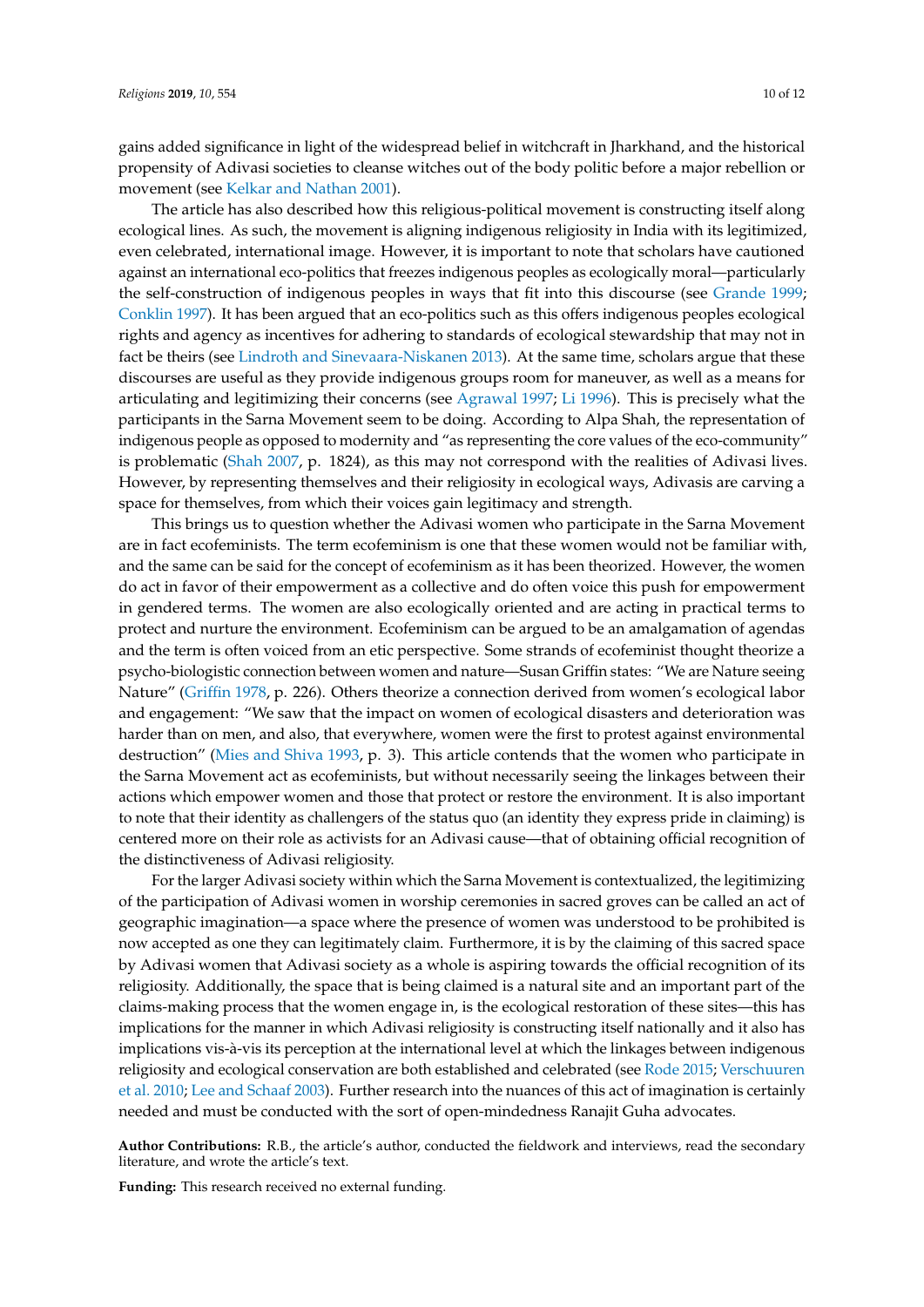**Conflicts of Interest:** There are no conflicts of interest to report.

#### **References**

- <span id="page-10-22"></span>Agrawal, Arun. 1997. Community in Conservation: Beyond Enchantment and Disenchantment. In *CDF Discussion Paper*. Gainesville: Conservation and Development Forum.
- <span id="page-10-13"></span>Archer, William George. 1974. *The Hill of Flutes, Life, Love and Poetry in Tribal India: A Portrait of the Santals*. London: George Allen and Unwin.
- <span id="page-10-6"></span>Arenas, Luis Carlos. 2007. The U'Wa Community's Battle against the Oil Companies: A Local Struggle Turned Global. In *Another Knowledge is Possible: Beyond Northern Epistemologies*. Edited by Boaventura de Sousa Santos. London: Verso, pp. 120–47.
- <span id="page-10-18"></span>Beban, Alice, and Courtney Work. 2014. The Spirits Are Crying: Dispossessing Land and Possessing Bodies in Rural Cambodia. *Antipode* 46: 593–610. [\[CrossRef\]](http://dx.doi.org/10.1111/anti.12073)
- <span id="page-10-12"></span>Bodding, Paul Olaf. 1948. *Traditions and Institutions of the Santhals: Horkoren Mare Hapramko Reak Katha*. New Delhi: Bahumukhi Prakashan.
- <span id="page-10-16"></span>Borde, R. 2016. The Sarna Movement. In *Force of Nature: Essays in History and Politics of Environment*. Edited by Sajal Nag. New Delhi: Manohar, vol. 1, pp. 177–90.
- <span id="page-10-14"></span>Borde, Radhika, and Alana Jules Jackman. 2010. The Devi as Ecofeminist Warrior. In *Sacred Natural Sites: Conserving Nature and Culture*. Edited by Bas Verschuuren, Jeffrey McNeely, Gonzalo Oviedo and Robert Wild. London: Earthscan, pp. 272–79.
- <span id="page-10-9"></span>Buen Vivir: The Rights of Nature in Bolivia and Ecuador. 2018. Available online: https://[www.rapidtransition.org](https://www.rapidtransition.org/stories/the-rights-of-nature-in-bolivia-and-ecuador/)/ stories/[the-rights-of-nature-in-bolivia-and-ecuador](https://www.rapidtransition.org/stories/the-rights-of-nature-in-bolivia-and-ecuador/)/ (accessed on 23 April 2019).
- <span id="page-10-17"></span>Census Data. 2011. C-01 Appendix: Details of Religious Community Shown Under 'Other Religions and Persuasions' in Main Table C-1-2011 (India & States/UTs). Available online: http://[www.censusindia.gov.in](http://www.censusindia.gov.in/2011census/population_enumeration.html)/ 2011census/[population\\_enumeration.html](http://www.censusindia.gov.in/2011census/population_enumeration.html) (accessed on 24 April 2019).
- <span id="page-10-11"></span>Chakraborty, Madhuparna. 2014. Witchcraft, Shamanism and the Tradition of Healing among the Adivasi Societies of India. *Journal of Adivasi and Indigenous Studies (JAIS)* 1: 76–89.
- <span id="page-10-8"></span>Charpentier, Marie-Thérèse. 2010. *Indian Female Gurus in Contemporary Hinduism: A Study of Central Aspects and Expressions of Their Religious Leadership*. Åbo: Åbo Akademi University Press.
- <span id="page-10-4"></span>Chaudhuri, Binay Bhushan. 2010. Revaluation of Tradition in the Ideology of the Radical Adivasi Resistance in Colonial Eastern India, 1855–1932—Part II. *Indian Historical Review* 37: 39–62. [\[CrossRef\]](http://dx.doi.org/10.1177/037698361003700103)
- <span id="page-10-21"></span>Conklin, Beth A. 1997. Body Paint, Feathers, and VCRs: Aesthetics and Authenticity in Amazonian Activism. *American Ethnologist* 24: 711–37. [\[CrossRef\]](http://dx.doi.org/10.1525/ae.1997.24.4.711)
- <span id="page-10-7"></span>Coulter, Gerry. 2004. Reversibility: Baudrillard's "One Great Thought". *International Journal of Baudrillard Studies* 1: 1.
- <span id="page-10-10"></span>Elwin, Verrier. 1955. *The Religion of an Indian Tribe*. Bombay: Oxford University Press.
- <span id="page-10-0"></span>Gadgil, Madhav, and V. D. Vartak. 1975. Sacred groves of India: a plea for continued conservation. *Journal of the Bombay Natural History Society* 72: 313–20.
- <span id="page-10-20"></span>Grande, Sandy Marie Anglás. 1999. Beyond the Ecologically Noble Savage: Deconstructing the White Man's Indian. *Environmental Ethics* 21: 307–20. [\[CrossRef\]](http://dx.doi.org/10.5840/enviroethics199921320)
- <span id="page-10-23"></span>Griffin, Susan. 1978. *Woman and Nature: The Roaring Inside Her*. San Francisco: Harper & Row.
- <span id="page-10-5"></span>Guha, Ranajit. 1988. The prose of counter-insurgency. In *Selected Subaltern Studies*. Edited by Ranajit Guha, Gayatri Chakravorty Spivak and Edward Said. New York: Oxford University Press, pp. 46–47.
- <span id="page-10-19"></span>Hardiman, David. 1987. *The Coming of the Devi: Adivasi Assertion in Western India*. New Delhi: Oxford University Press.
- <span id="page-10-3"></span>Jain, Shobhita. 1984. Women and People's Ecological Movement: A Case Study of Women's Role in the Chipko Movement in Uttar Pradesh. *Economic and Political Weekly* 19: 1788–94.
- <span id="page-10-15"></span>Jones, Kenneth W. 1989. *Socio-Religious Reform Movements in British India: 1 (The New Cambridge History of India)*. Cambridge: Cambridge University Press.
- <span id="page-10-1"></span>Karlsson, Bengt G. 2003. Anthropology and the 'Indigenous Slot': Claims to and Debates about Indigenous Peoples' Status in India. *Critique of Anthropology* 23: 403–23. [\[CrossRef\]](http://dx.doi.org/10.1177/0308275X03234003)
- <span id="page-10-2"></span>Kela, Shashank. 2006. Adivasi and peasant: Reflections on Indian social history. *The Journal of Peasant Studies* 33: 502–25. [\[CrossRef\]](http://dx.doi.org/10.1080/03066150601063074)